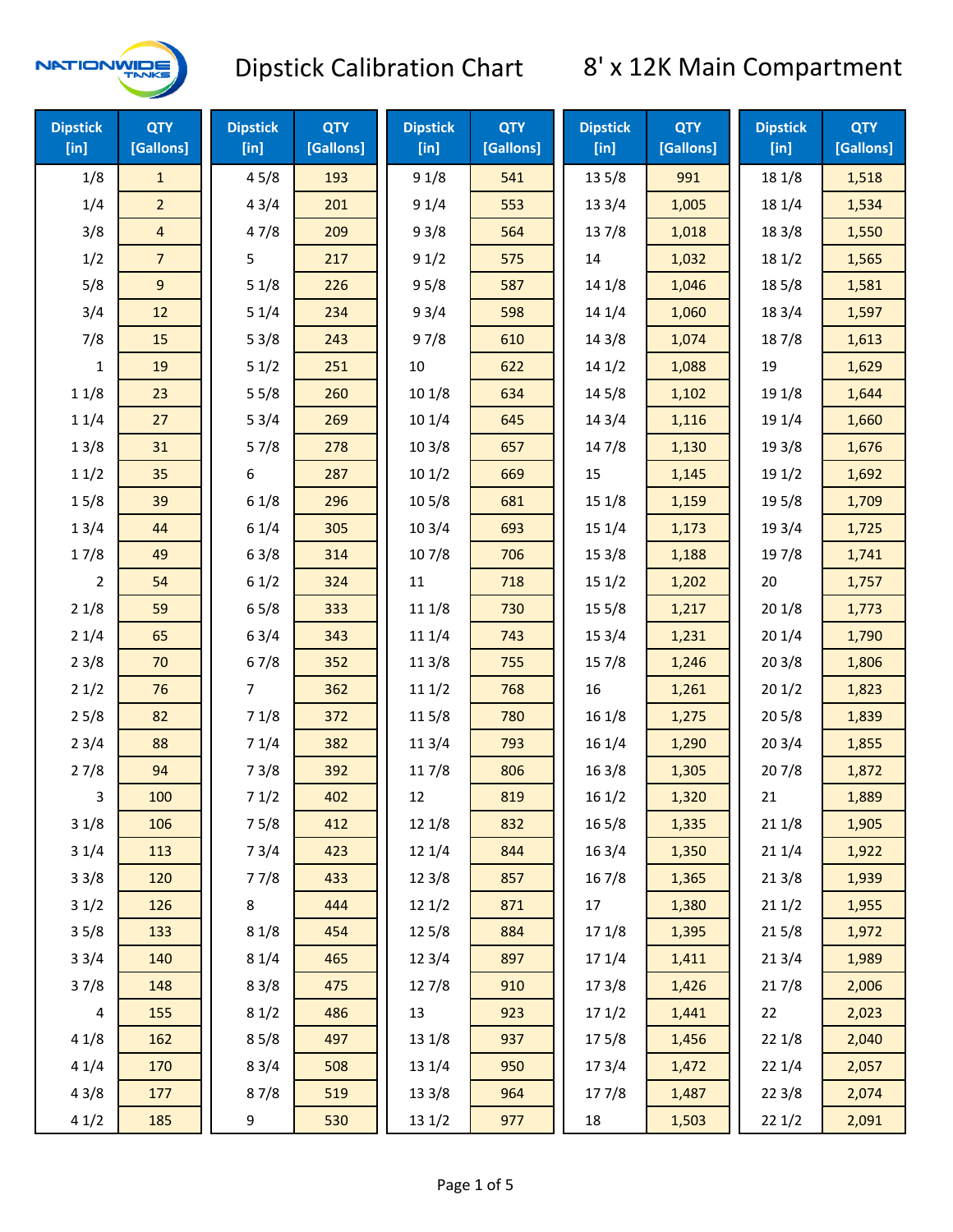

| <b>Dipstick</b><br>$[$ in] | <b>QTY</b><br>[Gallons] | <b>Dipstick</b><br>$[$ in] | <b>QTY</b><br>[Gallons] | <b>Dipstick</b><br>$[$ in] | <b>QTY</b><br>[Gallons] | <b>Dipstick</b><br>$[$ in] | <b>QTY</b><br>[Gallons] | <b>Dipstick</b><br>[in] | <b>QTY</b><br>[Gallons] |
|----------------------------|-------------------------|----------------------------|-------------------------|----------------------------|-------------------------|----------------------------|-------------------------|-------------------------|-------------------------|
| 225/8                      | 2,108                   | 271/8                      | 2,746                   | 315/8                      | 3,424                   | 36 1/8                     | 4,132                   | 40 5/8                  | 4,860                   |
| 223/4                      | 2,125                   | 271/4                      | 2,765                   | 31 3/4                     | 3,444                   | 36 1/4                     | 4,152                   | 40 3/4                  | 4,881                   |
| 227/8                      | 2,142                   | 273/8                      | 2,783                   | 317/8                      | 3,463                   | 363/8                      | 4,172                   | 407/8                   | 4,901                   |
| 23                         | 2,159                   | 271/2                      | 2,802                   | 32                         | 3,482                   | 361/2                      | 4,192                   | 41                      | 4,922                   |
| 231/8                      | 2,176                   | 275/8                      | 2,820                   | 32 1/8                     | 3,502                   | 365/8                      | 4,212                   | 41 1/8                  | 4,942                   |
| 231/4                      | 2,194                   | 273/4                      | 2,839                   | 32 1/4                     | 3,521                   | 363/4                      | 4,232                   | 41 1/4                  | 4,963                   |
| 233/8                      | 2,211                   | 277/8                      | 2,857                   | 323/8                      | 3,540                   | 367/8                      | 4,252                   | 41 3/8                  | 4,983                   |
| 231/2                      | 2,228                   | 28                         | 2,876                   | 321/2                      | 3,560                   | 37                         | 4,272                   | 411/2                   | 5,004                   |
| 235/8                      | 2,246                   | 28 1/8                     | 2,894                   | 325/8                      | 3,579                   | 37 1/8                     | 4,292                   | 41 5/8                  | 5,024                   |
| 233/4                      | 2,263                   | 28 1/4                     | 2,913                   | 32 3/4                     | 3,599                   | 37 1/4                     | 4,312                   | 41 3/4                  | 5,045                   |
| 237/8                      | 2,281                   | 28 3/8                     | 2,931                   | 327/8                      | 3,618                   | 373/8                      | 4,332                   | 417/8                   | 5,065                   |
| 24                         | 2,298                   | 28 1/2                     | 2,950                   | 33                         | 3,638                   | 371/2                      | 4,353                   | 42                      | 5,086                   |
| 24 1/8                     | 2,316                   | 285/8                      | 2,969                   | 33 1/8                     | 3,657                   | 375/8                      | 4,373                   | 42 1/8                  | 5,107                   |
| 241/4                      | 2,333                   | 28 3/4                     | 2,987                   | 33 1/4                     | 3,677                   | 373/4                      | 4,393                   | 42 1/4                  | 5,127                   |
| 243/8                      | 2,351                   | 287/8                      | 3,006                   | 333/8                      | 3,696                   | 377/8                      | 4,413                   | 42 3/8                  | 5,148                   |
| 241/2                      | 2,368                   | 29                         | 3,025                   | 331/2                      | 3,716                   | 38                         | 4,433                   | 421/2                   | 5,168                   |
| 245/8                      | 2,386                   | 29 1/8                     | 3,044                   | 33 5/8                     | 3,736                   | 38 1/8                     | 4,454                   | 42 5/8                  | 5,189                   |
| 243/4                      | 2,404                   | 29 1/4                     | 3,062                   | 33 3/4                     | 3,755                   | 38 1/4                     | 4,474                   | 42 3/4                  | 5,210                   |
| 24 7/8                     | 2,422                   | 293/8                      | 3,081                   | 337/8                      | 3,775                   | 38 3/8                     | 4,494                   | 42 7/8                  | 5,230                   |
| 25                         | 2,439                   | 29 1/2                     | 3,100                   | 34                         | 3,795                   | 38 1/2                     | 4,514                   | 43                      | 5,251                   |
| 251/8                      | 2,457                   | 29 5/8                     | 3,119                   | 34 1/8                     | 3,814                   | 38 5/8                     | 4,535                   | 43 1/8                  | 5,271                   |
| 251/4                      | 2,475                   | 29 3/4                     | 3,138                   | 34 1/4                     | 3,834                   | 38 3/4                     | 4,555                   | 43 1/4                  | 5,292                   |
| 253/8                      | 2,493                   | 297/8                      | 3,157                   | 34 3/8                     | 3,854                   | 387/8                      | 4,575                   | 43 3/8                  | 5,313                   |
| 251/2                      | 2,511                   | 30                         | 3,176                   | 34 1/2                     | 3,873                   | 39                         | 4,595                   | 43 1/2                  | 5,333                   |
| 255/8                      | 2,529                   | 30 1/8                     | 3,195                   | 34 5/8                     | 3,893                   | 39 1/8                     | 4,616                   | 43 5/8                  | 5,354                   |
| 253/4                      | 2,547                   | 30 1/4                     | 3,214                   | 34 3/4                     | 3,913                   | 39 1/4                     | 4,636                   | 43 3/4                  | 5,375                   |
| 257/8                      | 2,565                   | 303/8                      | 3,233                   | 347/8                      | 3,933                   | 39 3/8                     | 4,656                   | 437/8                   | 5,395                   |
| 26                         | 2,583                   | 301/2                      | 3,252                   | 35                         | 3,953                   | 39 1/2                     | 4,677                   | 44                      | 5,416                   |
| 26 1/8                     | 2,601                   | 305/8                      | 3,271                   | 35 1/8                     | 3,973                   | 39 5/8                     | 4,697                   | 44 1/8                  | 5,437                   |
| 26 1/4                     | 2,619                   | 30 3/4                     | 3,290                   | 35 1/4                     | 3,992                   | 39 3/4                     | 4,718                   | 44 1/4                  | 5,457                   |
| 263/8                      | 2,637                   | 307/8                      | 3,309                   | 35 3/8                     | 4,012                   | 397/8                      | 4,738                   | 44 3/8                  | 5,478                   |
| 261/2                      | 2,655                   | 31                         | 3,328                   | 351/2                      | 4,032                   | 40                         | 4,758                   | 44 1/2                  | 5,499                   |
| 265/8                      | 2,673                   | 31 1/8                     | 3,347                   | 35 5/8                     | 4,052                   | 40 1/8                     | 4,779                   | 44 5/8                  | 5,519                   |
| 263/4                      | 2,692                   | 31 1/4                     | 3,367                   | 35 3/4                     | 4,072                   | 40 1/4                     | 4,799                   | 44 3/4                  | 5,540                   |
| 267/8                      | 2,710                   | 31 3/8                     | 3,386                   | 357/8                      | 4,092                   | 40 3/8                     | 4,820                   | 447/8                   | 5,561                   |
| 27                         | 2,728                   | 31 1/2                     | 3,405                   | 36                         | 4,112                   | 40 1/2                     | 4,840                   | 45                      | 5,581                   |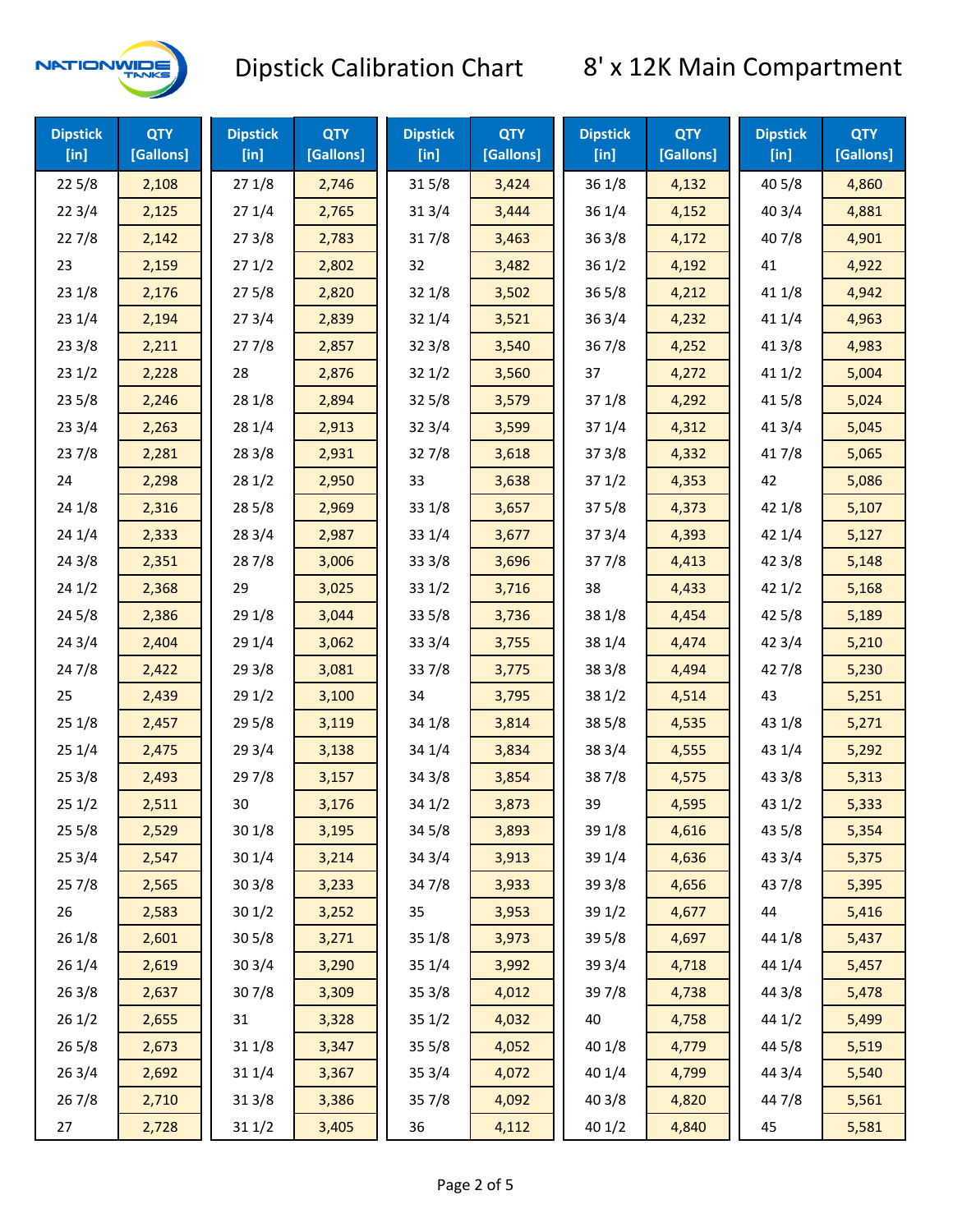

| <b>Dipstick</b><br>$[$ in] | <b>QTY</b><br>[Gallons] | <b>Dipstick</b><br>$[$ in] | <b>QTY</b><br>[Gallons] | <b>Dipstick</b><br>$[$ in] | <b>QTY</b><br>[Gallons] | <b>Dipstick</b><br>$[$ in] | <b>QTY</b><br>[Gallons] | <b>Dipstick</b><br>$[$ in] | <b>QTY</b><br>[Gallons] |
|----------------------------|-------------------------|----------------------------|-------------------------|----------------------------|-------------------------|----------------------------|-------------------------|----------------------------|-------------------------|
| 45 1/8                     | 5,602                   | 49 5/8                     | 6,349                   | 54 1/8                     | 7,092                   | 58 5/8                     | 7,825                   | 63 1/8                     | 8,539                   |
| 45 1/4                     | 5,623                   | 49 3/4                     | 6,369                   | 54 1/4                     | 7,113                   | 58 3/4                     | 7,845                   | 63 1/4                     | 8,559                   |
| 45 3/8                     | 5,643                   | 49 7/8                     | 6,390                   | 54 3/8                     | 7,133                   | 587/8                      | 7,865                   | 63 3/8                     | 8,578                   |
| 451/2                      | 5,664                   | 50                         | 6,411                   | 54 1/2                     | 7,154                   | 59                         | 7,886                   | 63 1/2                     | 8,598                   |
| 45 5/8                     | 5,685                   | 50 1/8                     | 6,431                   | 54 5/8                     | 7,174                   | 59 1/8                     | 7,906                   | 63 5/8                     | 8,617                   |
| 45 3/4                     | 5,706                   | 50 1/4                     | 6,452                   | 54 3/4                     | 7,195                   | 59 1/4                     | 7,926                   | 63 3/4                     | 8,637                   |
| 45 7/8                     | 5,726                   | 503/8                      | 6,473                   | 54 7/8                     | 7,215                   | 59 3/8                     | 7,946                   | 63 7/8                     | 8,656                   |
| 46                         | 5,747                   | 501/2                      | 6,494                   | 55                         | 7,236                   | 59 1/2                     | 7,966                   | 64                         | 8,675                   |
| 46 1/8                     | 5,768                   | 505/8                      | 6,514                   | 55 1/8                     | 7,256                   | 59 5/8                     | 7,986                   | 64 1/8                     | 8,695                   |
| 46 1/4                     | 5,788                   | 50 3/4                     | 6,535                   | 55 1/4                     | 7,277                   | 59 3/4                     | 8,006                   | 64 1/4                     | 8,714                   |
| 46 3/8                     | 5,809                   | 507/8                      | 6,556                   | 55 3/8                     | 7,297                   | 597/8                      | 8,026                   | 64 3/8                     | 8,733                   |
| 46 1/2                     | 5,830                   | 51                         | 6,576                   | 55 1/2                     | 7,318                   | 60                         | 8,046                   | 64 1/2                     | 8,753                   |
| 46 5/8                     | 5,851                   | 51 1/8                     | 6,597                   | 55 5/8                     | 7,338                   | 60 1/8                     | 8,066                   | 64 5/8                     | 8,772                   |
| 46 3/4                     | 5,871                   | 51 1/4                     | 6,618                   | 55 3/4                     | 7,359                   | 60 1/4                     | 8,086                   | 64 3/4                     | 8,791                   |
| 46 7/8                     | 5,892                   | 513/8                      | 6,639                   | 55 7/8                     | 7,379                   | 603/8                      | 8,106                   | 64 7/8                     | 8,810                   |
| 47                         | 5,913                   | 511/2                      | 6,659                   | 56                         | 7,399                   | 601/2                      | 8,126                   | 65                         | 8,830                   |
| 47 1/8                     | 5,934                   | 515/8                      | 6,680                   | 56 1/8                     | 7,420                   | 60 5/8                     | 8,145                   | 65 1/8                     | 8,849                   |
| 47 1/4                     | 5,954                   | 51 3/4                     | 6,701                   | 56 1/4                     | 7,440                   | 60 3/4                     | 8,165                   | 65 1/4                     | 8,868                   |
| 47 3/8                     | 5,975                   | 517/8                      | 6,721                   | 563/8                      | 7,461                   | 607/8                      | 8,185                   | 65 3/8                     | 8,887                   |
| 47 1/2                     | 5,996                   | 52                         | 6,742                   | 56 1/2                     | 7,481                   | 61                         | 8,205                   | 65 1/2                     | 8,906                   |
| 475/8                      | 6,017                   | 52 1/8                     | 6,763                   | 56 5/8                     | 7,501                   | 61 1/8                     | 8,225                   | 65 5/8                     | 8,925                   |
| 47 3/4                     | 6,037                   | 52 1/4                     | 6,783                   | 56 3/4                     | 7,522                   | 61 1/4                     | 8,245                   | 65 3/4                     | 8,944                   |
| 47 7/8                     | 6,058                   | 52 3/8                     | 6,804                   | 567/8                      | 7,542                   | 61 3/8                     | 8,264                   | 65 7/8                     | 8,963                   |
| 48                         | 6,079                   | 52 1/2                     | 6,824                   | 57                         | 7,562                   | 611/2                      | 8,284                   | 66                         | 8,982                   |
| 48 1/8                     | 6,100                   | 525/8                      | 6,845                   | 57 1/8                     | 7,583                   | 615/8                      | 8,304                   | 66 1/8                     | 9,001                   |
| 48 1/4                     | 6,120                   | 52 3/4                     | 6,866                   | 57 1/4                     | 7,603                   | 613/4                      | 8,324                   | 66 1/4                     | 9,020                   |
| 48 3/8                     | 6,141                   | 527/8                      | 6,886                   | 57 3/8                     | 7,623                   | 617/8                      | 8,343                   | 66 3/8                     | 9,039                   |
| 48 1/2                     | 6,162                   | 53                         | 6,907                   | 571/2                      | 7,643                   | 62                         | 8,363                   | 66 1/2                     | 9,058                   |
| 48 5/8                     | 6,183                   | 53 1/8                     | 6,928                   | 57 5/8                     | 7,664                   | 62 1/8                     | 8,383                   | 66 5/8                     | 9,077                   |
| 48 3/4                     | 6,203                   | 53 1/4                     | 6,948                   | 573/4                      | 7,684                   | 62 1/4                     | 8,402                   | 66 3/4                     | 9,095                   |
| 487/8                      | 6,224                   | 53 3/8                     | 6,969                   | 577/8                      | 7,704                   | 62 3/8                     | 8,422                   | 667/8                      | 9,114                   |
| 49                         | 6,245                   | 53 1/2                     | 6,989                   | 58                         | 7,724                   | 621/2                      | 8,442                   | 67                         | 9,133                   |
| 49 1/8                     | 6,266                   | 53 5/8                     | 7,010                   | 58 1/8                     | 7,745                   | 62 5/8                     | 8,461                   | 671/8                      | 9,152                   |
| 49 1/4                     | 6,286                   | 53 3/4                     | 7,031                   | 58 1/4                     | 7,765                   | 62 3/4                     | 8,481                   | 67 1/4                     | 9,170                   |
| 49 3/8                     | 6,307                   | 537/8                      | 7,051                   | 58 3/8                     | 7,785                   | 627/8                      | 8,500                   | 673/8                      | 9,189                   |
| 49 1/2                     | 6,328                   | 54                         | 7,072                   | 58 1/2                     | 7,805                   | 63                         | 8,520                   | 67 1/2                     | 9,208                   |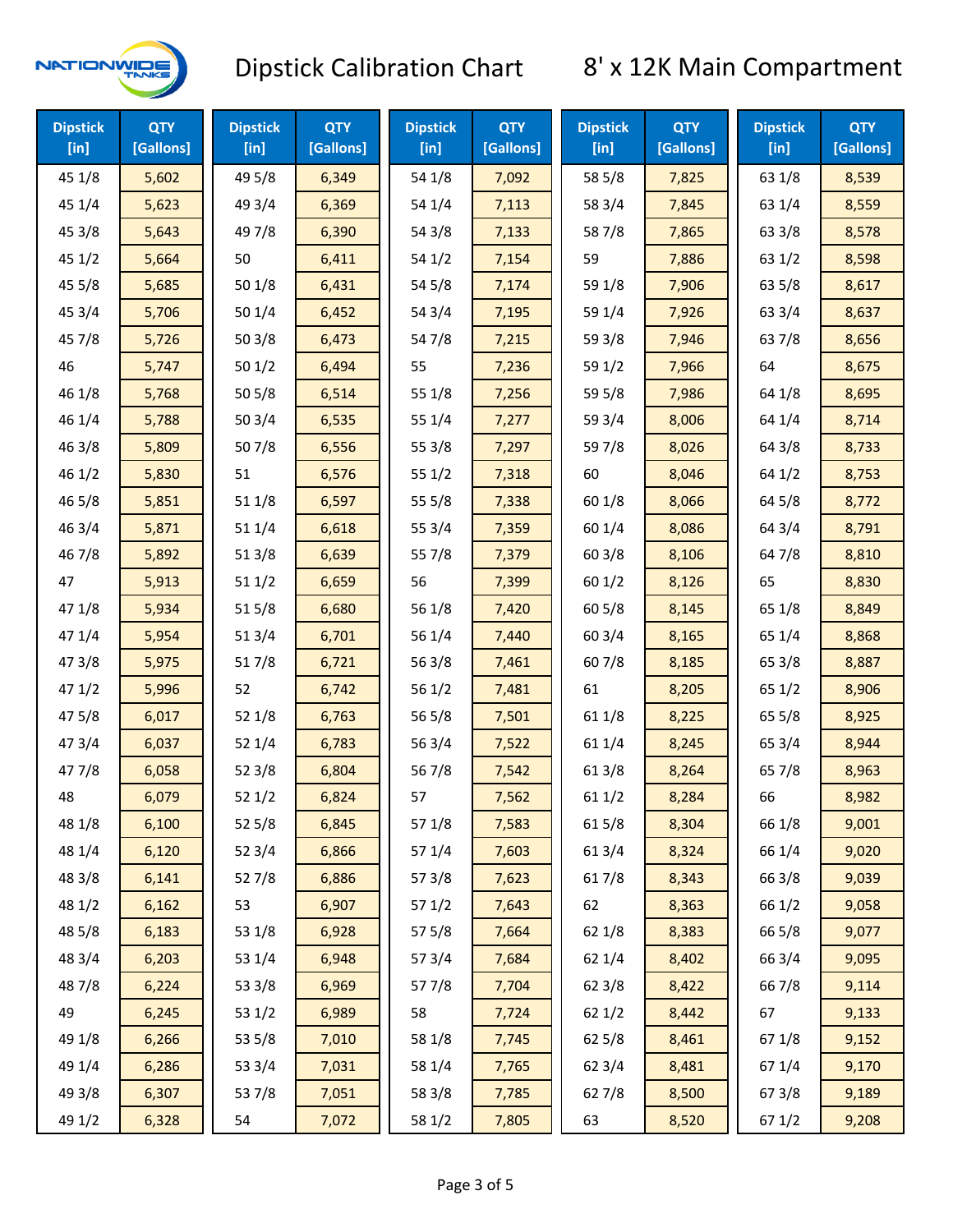

| <b>Dipstick</b><br>$[$ in] | <b>QTY</b><br>[Gallons] | <b>Dipstick</b><br>$[$ in] | <b>QTY</b><br>[Gallons] | <b>Dipstick</b><br>$[$ in] | <b>QTY</b><br>[Gallons] | <b>Dipstick</b><br>$[$ in] | <b>QTY</b><br>[Gallons] | <b>Dipstick</b><br>[in] | <b>QTY</b><br>[Gallons] |
|----------------------------|-------------------------|----------------------------|-------------------------|----------------------------|-------------------------|----------------------------|-------------------------|-------------------------|-------------------------|
| 67 5/8                     | 9,226                   | 72 1/8                     | 9,877                   | 765/8                      | 10,481                  | 81 1/8                     | 11,027                  | 85 5/8                  | 11,500                  |
| 673/4                      | 9,245                   | 72 1/4                     | 9,895                   | 763/4                      | 10,497                  | 81 1/4                     | 11,041                  | 85 3/4                  | 11,512                  |
| 677/8                      | 9,264                   | 72 3/8                     | 9,912                   | 76 7/8                     | 10,513                  | 81 3/8                     | 11,056                  | 857/8                   | 11,524                  |
| 68                         | 9,282                   | 721/2                      | 9,929                   | 77                         | 10,529                  | 811/2                      | 11,070                  | 86                      | 11,536                  |
| 68 1/8                     | 9,301                   | 725/8                      | 9,947                   | 77 1/8                     | 10,545                  | 815/8                      | 11,084                  | 86 1/8                  | 11,548                  |
| 68 1/4                     | 9,319                   | 72 3/4                     | 9,964                   | 77 1/4                     | 10,561                  | 813/4                      | 11,098                  | 86 1/4                  | 11,559                  |
| 68 3/8                     | 9,338                   | 727/8                      | 9,981                   | 77 3/8                     | 10,577                  | 817/8                      | 11,112                  | 86 3/8                  | 11,571                  |
| 68 1/2                     | 9,356                   | 73                         | 9,999                   | 771/2                      | 10,592                  | 82                         | 11,126                  | 86 1/2                  | 11,582                  |
| 68 5/8                     | 9,375                   | 73 1/8                     | 10,016                  | 775/8                      | 10,608                  | 82 1/8                     | 11,139                  | 86 5/8                  | 11,594                  |
| 68 3/4                     | 9,393                   | 73 1/4                     | 10,033                  | 773/4                      | 10,624                  | 82 1/4                     | 11,153                  | 86 3/4                  | 11,605                  |
| 687/8                      | 9,411                   | 73 3/8                     | 10,050                  | 777/8                      | 10,639                  | 823/8                      | 11,167                  | 867/8                   | 11,616                  |
| 69                         | 9,430                   | 73 1/2                     | 10,067                  | 78                         | 10,655                  | 821/2                      | 11,180                  | 87                      | 11,628                  |
| 69 1/8                     | 9,448                   | 73 5/8                     | 10,084                  | 78 1/8                     | 10,670                  | 825/8                      | 11,194                  | 871/8                   | 11,639                  |
| 69 1/4                     | 9,466                   | 73 3/4                     | 10,101                  | 78 1/4                     | 10,686                  | 82 3/4                     | 11,207                  | 871/4                   | 11,650                  |
| 69 3/8                     | 9,484                   | 737/8                      | 10,118                  | 78 3/8                     | 10,701                  | 827/8                      | 11,221                  | 87 3/8                  | 11,661                  |
| 69 1/2                     | 9,503                   | 74                         | 10,135                  | 78 1/2                     | 10,717                  | 83                         | 11,234                  | 871/2                   | 11,672                  |
| 69 5/8                     | 9,521                   | 74 1/8                     | 10,152                  | 78 5/8                     | 10,732                  | 83 1/8                     | 11,248                  | 875/8                   | 11,682                  |
| 69 3/4                     | 9,539                   | 74 1/4                     | 10,169                  | 78 3/4                     | 10,747                  | 83 1/4                     | 11,261                  | 87 3/4                  | 11,693                  |
| 697/8                      | 9,557                   | 74 3/8                     | 10,186                  | 787/8                      | 10,762                  | 83 3/8                     | 11,274                  | 877/8                   | 11,704                  |
| 70                         | 9,575                   | 74 1/2                     | 10,202                  | 79                         | 10,778                  | 83 1/2                     | 11,287                  | 88                      | 11,714                  |
| 70 1/8                     | 9,593                   | 74 5/8                     | 10,219                  | 79 1/8                     | 10,793                  | 83 5/8                     | 11,300                  | 88 1/8                  | 11,725                  |
| 70 1/4                     | 9,611                   | 74 3/4                     | 10,236                  | 79 1/4                     | 10,808                  | 83 3/4                     | 11,313                  | 88 1/4                  | 11,735                  |
| 70 3/8                     | 9,629                   | 747/8                      | 10,253                  | 79 3/8                     | 10,823                  | 837/8                      | 11,326                  | 88 3/8                  | 11,745                  |
| 70 1/2                     | 9,647                   | 75                         | 10,269                  | 79 1/2                     | 10,838                  | 84                         | 11,339                  | 88 1/2                  | 11,756                  |
| 70 5/8                     | 9,665                   | 75 1/8                     | 10,286                  | 79 5/8                     | 10,853                  | 84 1/8                     | 11,352                  | 88 5/8                  | 11,766                  |
| 70 3/4                     | 9,683                   | 75 1/4                     | 10,302                  | 79 3/4                     | 10,867                  | 84 1/4                     | 11,365                  | 88 3/4                  | 11,776                  |
| 70 7/8                     | 9,701                   | 75 3/8                     | 10,319                  | 79 7/8                     | 10,882                  | 84 3/8                     | 11,377                  | 887/8                   | 11,786                  |
| 71                         | 9,718                   | 75 1/2                     | 10,335                  | 80                         | 10,897                  | 84 1/2                     | 11,390                  | 89                      | 11,795                  |
| 71 1/8                     | 9,736                   | 75 5/8                     | 10,352                  | 80 1/8                     | 10,912                  | 84 5/8                     | 11,403                  | 89 1/8                  | 11,805                  |
| 71 1/4                     | 9,754                   | 75 3/4                     | 10,368                  | 80 1/4                     | 10,926                  | 84 3/4                     | 11,415                  | 89 1/4                  | 11,815                  |
| 713/8                      | 9,772                   | 75 7/8                     | 10,384                  | 80 3/8                     | 10,941                  | 84 7/8                     | 11,427                  | 89 3/8                  | 11,824                  |
| 71 1/2                     | 9,789                   | 76                         | 10,401                  | 80 1/2                     | 10,955                  | 85                         | 11,440                  | 89 1/2                  | 11,834                  |
| 715/8                      | 9,807                   | 76 1/8                     | 10,417                  | 80 5/8                     | 10,970                  | 85 1/8                     | 11,452                  | 89 5/8                  | 11,843                  |
| 713/4                      | 9,824                   | 76 1/4                     | 10,433                  | 80 3/4                     | 10,984                  | 85 1/4                     | 11,464                  | 89 3/4                  | 11,853                  |
| 717/8                      | 9,842                   | 763/8                      | 10,449                  | 807/8                      | 10,999                  | 85 3/8                     | 11,476                  | 897/8                   | 11,862                  |
| 72                         | 9,860                   | 76 1/2                     | 10,465                  | 81                         | 11,013                  | 85 1/2                     | 11,488                  | 90                      | 11,871                  |